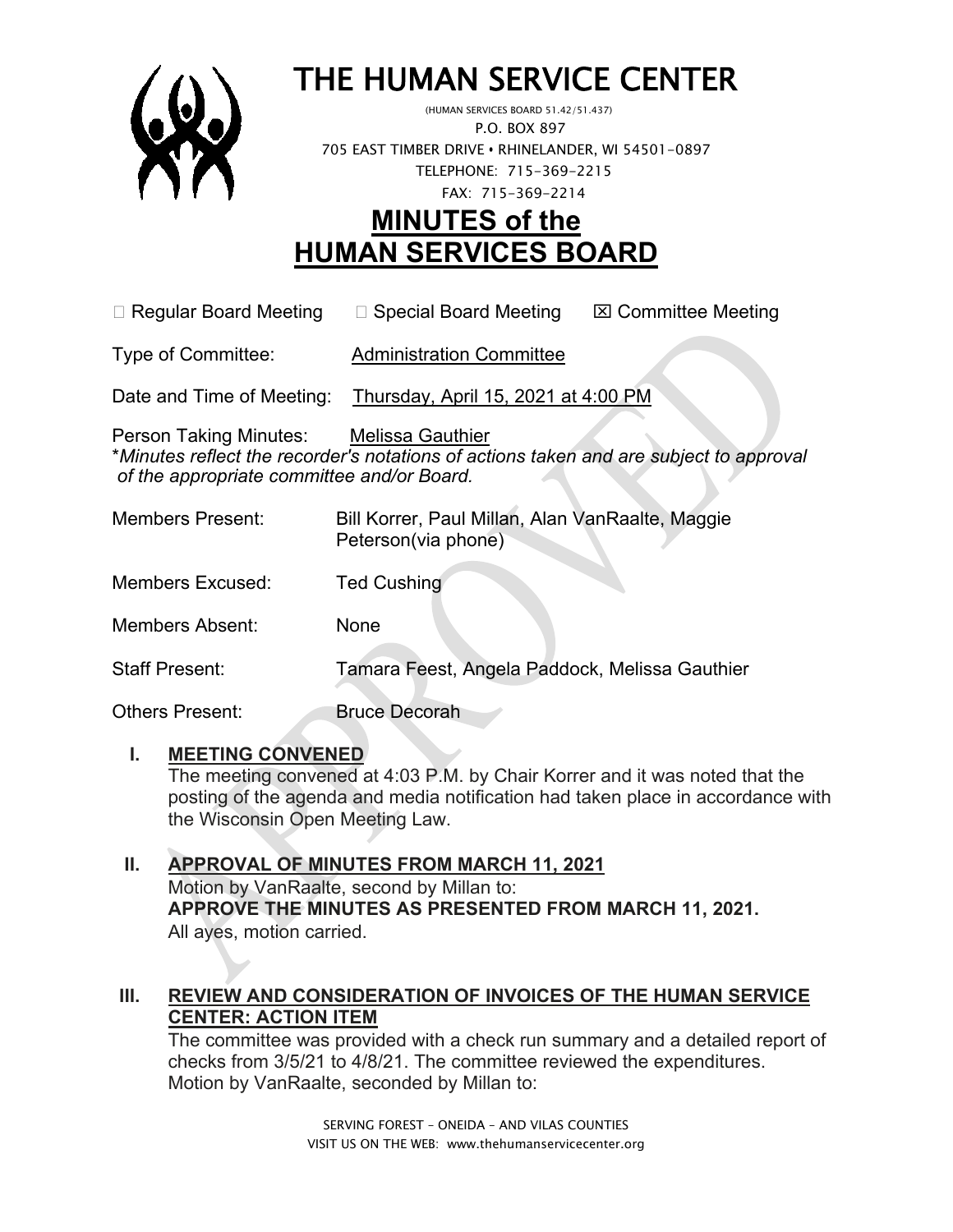#### **APPROVE THE 3/5/21 to 4/8/21 INVOICES OF THE HUMAN SERVICE CENTER IN THE AMOUNT OF \$698,756.20.**

All ayes, motion carried.

## **IV. KOINONIA STOVE: ACTION ITEM**

Paddock presented the committee an update on the stove at Koinonia. Paddock reported that Mr. Decorah from Koinonia is still reporting issues with the stove. Mr. Decorah reported that despite having called the technician from Now Equipment out several times the stove does not always operate properly. Mr. Decorah voiced concern that they have 25 residents plus staff that they must feed 3 meals a day. Mr. Decorah asked the committee to consider researching other stoves for purchase in case this stove continues to have more issues. Motion by VanRaalte, second by Millan to:

**AUTHORIZE STAFF TO SPEND UP TO \$15,000 FROM BUILDING FUND TO BUY A NEW STOVE FOR KOINONIA IF CURRENT STOVE NEEDS TO BE REPLACED AND FORWARD TO BOARD FOR APPROVAL.**

All ayes, motion carried.

# **V. IT UPDATE: DISCUSSION ITEM**

Paddock reported that HSC's current IT Specialist submitted her notice of resignation with her last day being May 5, 2021. Paddock reported that because of this notice, she has been researching other options for IT services. Paddock reported 3RT is a company HSC has worked with for some projects and they can offer network, phone system, server, and pc support for a \$74,000 annual cost, which comes in below budget. Paddock reported 3RT will also provide a help desk that HSC employees can contact directly for IT support.

#### **VI. SERVER EQUIPMENT PURCHASE: ACTION ITEM**

Feest reported to the committee that Tyler Technologies, the new accounting software, is requiring dedicated 3 TB of storage on HSC server for optimal use. Feest presented a quote from 3RT for 3 Dell 960 GB storage drives. Motion by Millan, second by VanRaalte to:

**AUTHORIZE SPENDING \$5,321.55 TO PURCHASE THE DELL HARDRIVES AND FORWARD TO BOARD FOR APPROVAL.**

All ayes, motion carried.

#### **VII. FINANCIAL UPDATE**

Feest provided the committee with a financial update. The members were given a handout that outlined the Statement of Net Position and Statement of Activities by program. Feest noted that HSC is currently projecting a 2020 surplus of about \$584,000 but expects the final numbers will be higher once DHS has released the CLTS reconciliation results in late April or early May. Feest also reported that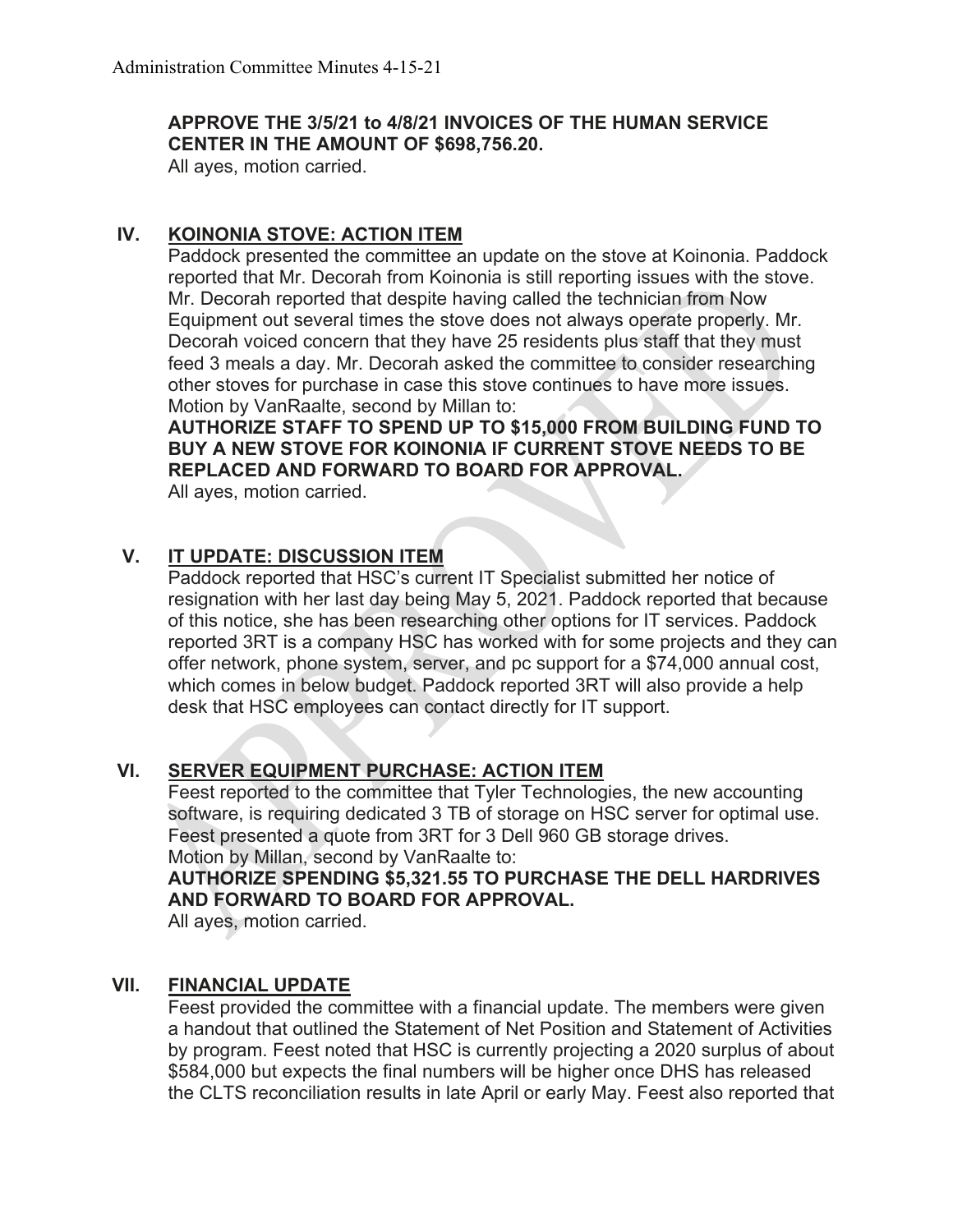so far in 2021, there is about a \$149,000 deficit but it is too early in the year to have an accurate projection.

### **VIII. CLOSED SESSION**

## **A. THE COMMITTEE MAY CONSIDER A MOTION TO ADJOURN INTO CLOSED SESSION PURSUANT TO:**

- 1. Section 19.85(1)(e) for the purpose of deliberating or negotiating the purchasing of public properties, the investing of public funds, or conducting other specified public business, whenever competitive or bargaining reasons require a closed session.
- 2. Section 19.85(1)(f) for the purpose of considering financial, medical, social, or personal histories or disciplinary data of specific persons, preliminary consideration of specific personnel problems or the investigation of charges against specific persons except where paragraph (b) applies which, if discussed in public, would be likely to have a substantial adverse effect upon the reputation of any person referred to in such histories or data, or involved in such problems or investigations.

Motion by VanRaalte, second by Millan to: **ADJOURN INTO CLOSED SESSION.**

Roll call vote: Aye: Peterson, VanRaalte, Millan, Korrer No: Adjourned into closed session at 4:46 P.M.

# **IX. RETURN TO OPEN SESSION**

### **A. THE COMMITTEE WILL RETURN TO OPEN SESSION AND MAY RATIFY ANY ACTION TAKEN OR DISCUSSED IN THE CLOSED SESSION.**

Motion by Millan, second by VanRaalte to: **RETURN TO OPEN SESSION.**

All ayes, Returned to Open Session at 5:03 P.M. No action taken during closed session.

# **X. NEXT MEETING DATE**

May 13, 2021 at 4:00 PM

# **XI. ADJOURNMENT**

There being no further business, Korrer made a motion to adjourn the meeting. **MEETING ADJOURNED AT 5:05 P.M.** All ayes, motion carried.